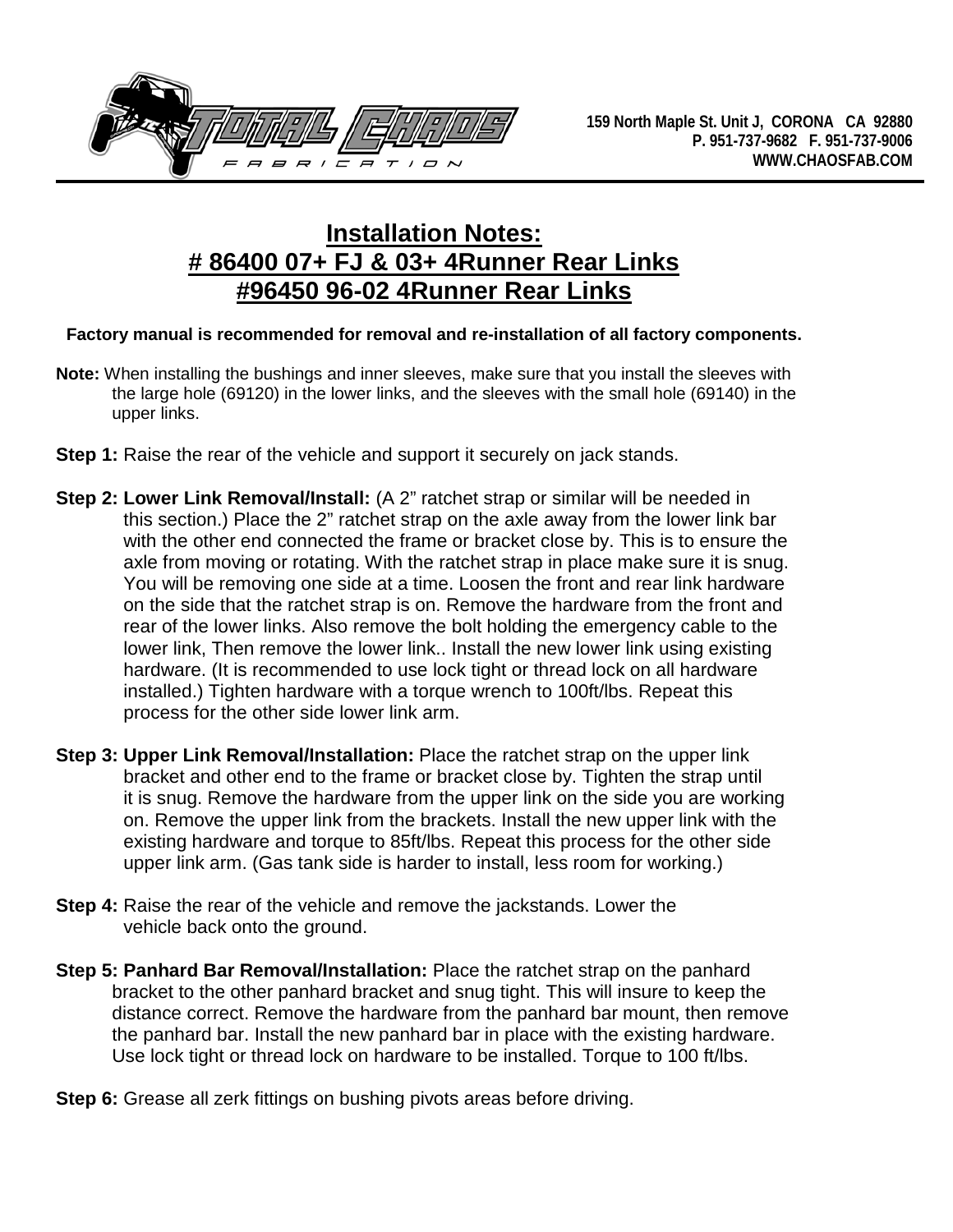**Step 7:** Test drive vehicle, then re-torque all installed hardware. It is recommended to check torque again after 500 miles.

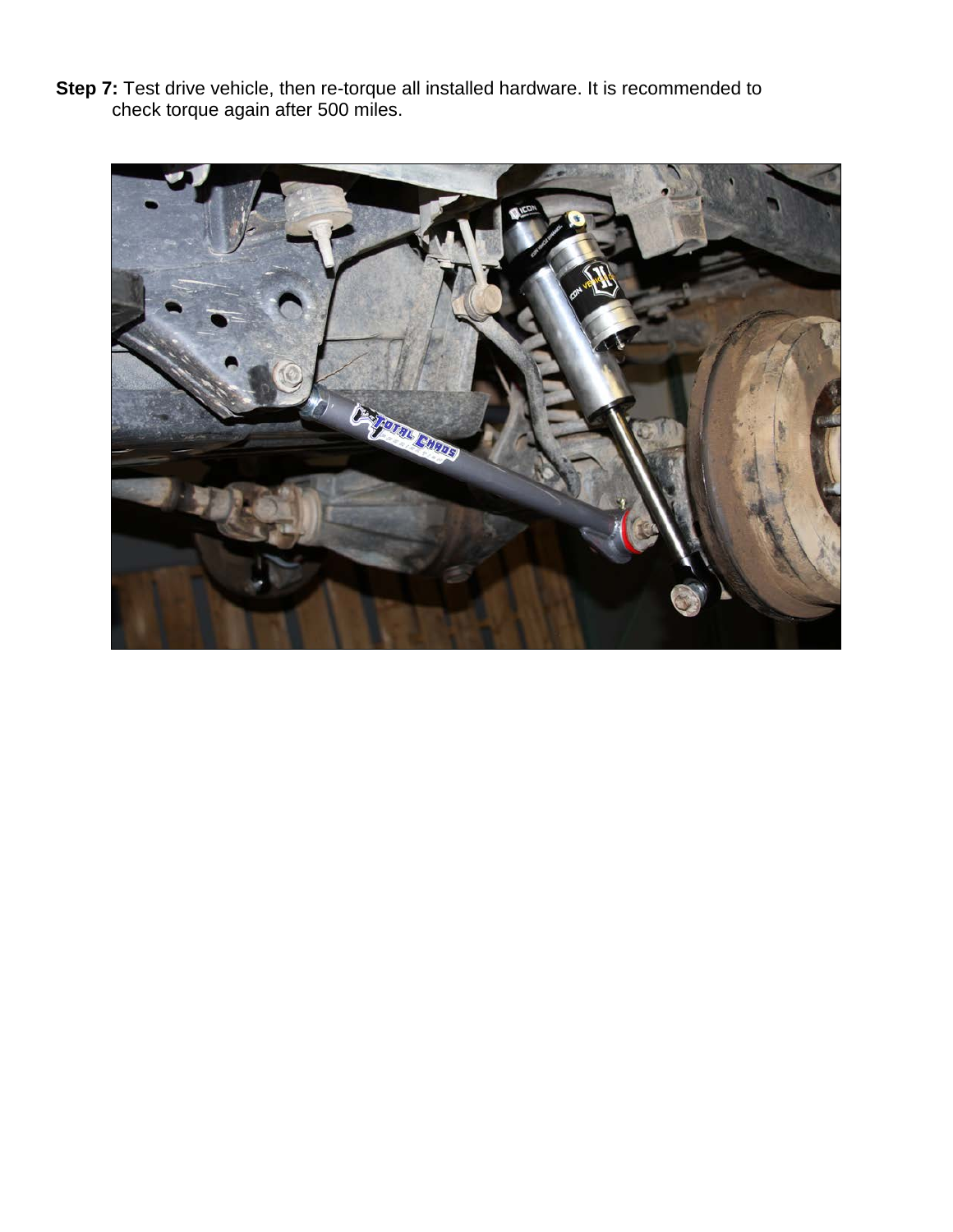## 96450 LINKS INSTALLED



**NOTE: On 2010+ models the lower link bracket on the axle will need to be modified to access the zerk fitting, see pics below:**